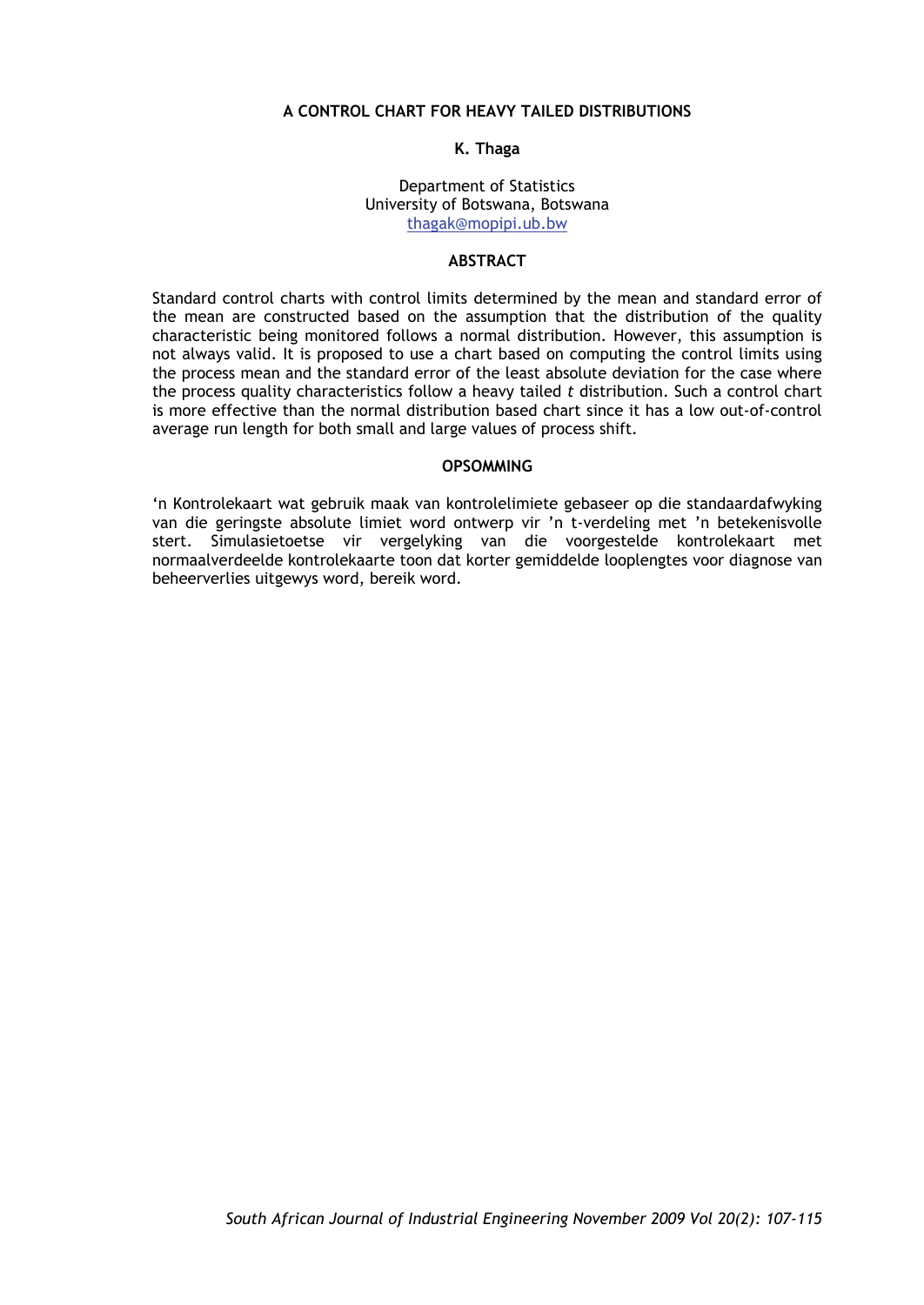# **1. INTRODUCTION**

Statistical process control charts such as the Shewhart control chart (Shewhart [8]), the cumulative sum control chart (Page [5]), and the exponentially weighted moving average control chart (Roberts [6]), are used to monitor product quality and detect special events that may be indicators of out-of-control situations. Such charts are designed on the assumption that a process being monitored will produce measurements that can be modeled with an independent and identically distributed normal distribution, when only the inherent sources of variability are present in the system. However, in certain applications the process may produce measurements that can be represented with heavy tailed distributions. In this case, the standard control charts based on normality assumptions will not rapidly detect out-of-control situations, since the control limits will be stretched – particularly when the nature of the products is such that one cannot take large samples to be able to use the central limit theorem.

Several charts based on outlier resistant statistics have been proposed for use when there are outliers in the process measurements. These include, among others, the charts whose control limits are calculated using the median midrange and median range by Ferrell [1]. Langenberg and Iglewicz [4] proposed charts whose control limits are determined by the trimmed mean of the subgroup means and the trimmed mean of the ranges. White and Schroeder [11] proposed a chart constructed by plotting subgroup box plots. Such a chart uses the subgroup median and subgroup interquartile range. Rocke [7] proposed a series of robust control charts that use combinations of subgroup trimmed and untrimmed mean, median range and interquartile range.

Most of the charts discussed above use resistant statistics to determine the control limits, and then monitor the subgroup means for the occurrence of out-of-control signals. The median charts are less sensitive to process shifts since the median is not affected by outliers or extreme value. The chart that plots the mean and range with control limits determined from the subgroup means and the interquartile ranges is more effective in detecting mean shifts.

For a heavy tailed distribution, the extreme observations are not necessarily outliers or signs of the presence of assignable causes of variation. Thaga [9] proposed a chart based on the least absolute deviation that is effective in monitoring the process whose quality measurement follows a heavy tailed distribution. The chart is effective for monitoring processes with quality characteristics that are autocorrelated.

It is proposed and shown in this article that, for independent processes, when process variables follow a heavy tailed distribution, a chart where control limits are determined using the standard errors of the least absolute deviation estimators performs better than the chart where control limits are calculated using the standard errors of the ordinary least squares estimators. It is also proposed that the ratio of mean deviation to standard deviation should be used to determine the appropriateness of this chart in relation to the standard normal distribution based control chart.

# **2. LEAST ABSOLUTE DEVIATIONS ESTIMATORS**

Consider a regression model of the form

$$
Y_i = h(X_i, \theta) + \varepsilon_i \tag{1}
$$

The  $\varepsilon_i$ 's are assumed to be independent for  $i = 1, 2,..., n$  and have a symmetric distribution. A least absolute deviation (LAD) estimator of  $\theta$  is a solution to the problem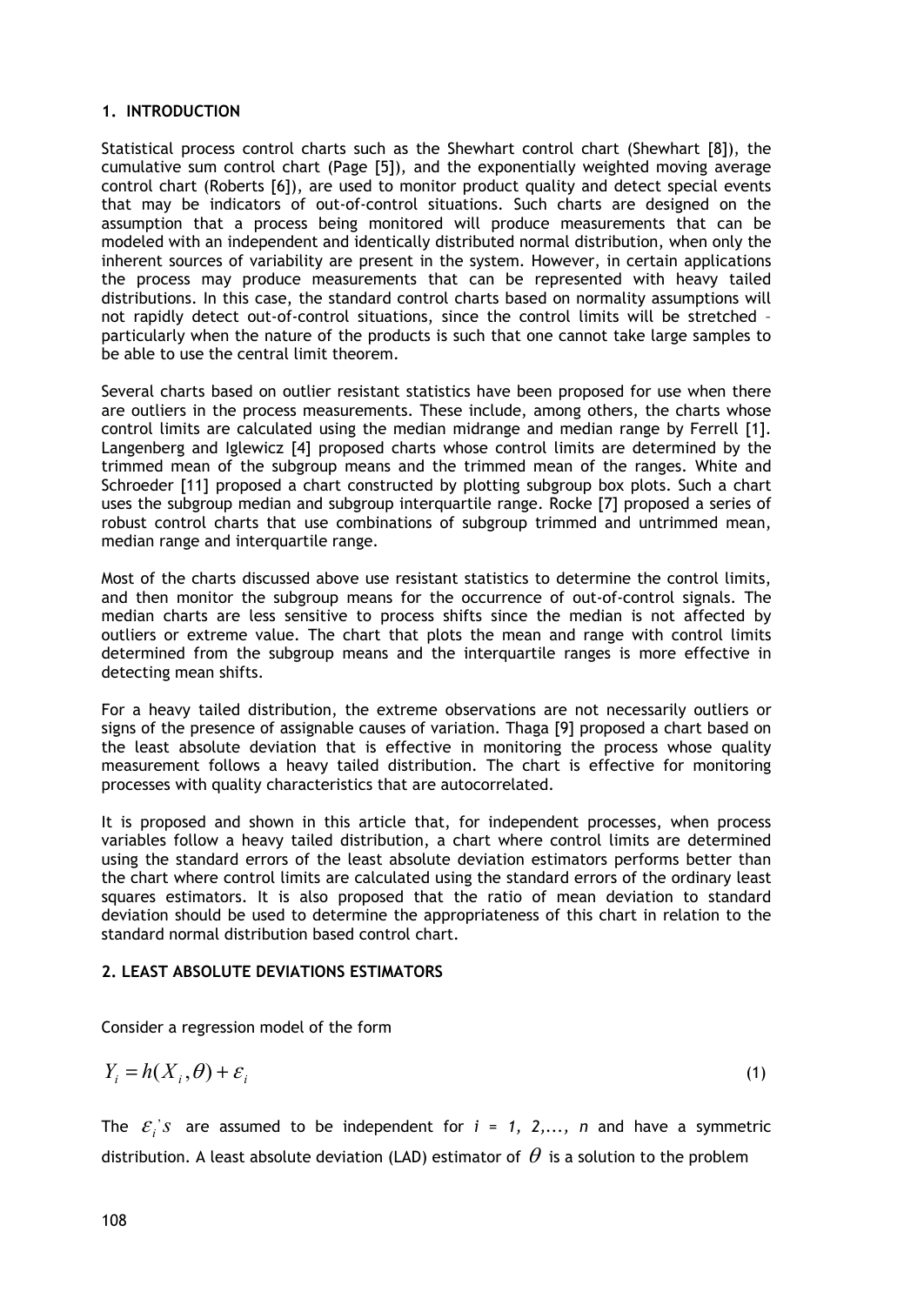$$
\min \sum_{i=1}^{n} |Y_i - h(X_i, \theta)|. \tag{2}
$$

Here the discrepancy between the response variable  $Y_i$  and its approximation  $h(X_i, \theta)$ provided by the model is measured by the  $L_1$  distance instead of the usual  $L_2$  distance, when studying the least squares estimate. A difficulty with the least absolute deviation method arises from the nondifferentiability of the objective function in equation (2). This function, however, is continuous and continuously differentiable at every point except at zero, where left and right derivatives exist. Because of such properties, an approach similar to that of Thavaneswaran and Heyde [10] can be followed, provided that the derivative at every point is replaced by the right derivative. This derivative is given by

$$
\frac{\partial^+|x|}{\partial x} = I_{x\geq 0} - I_{x<0}
$$
\n(3)

i.e. the least absolute deviation estimating function is given by

$$
gLAD(Y,\widetilde{\theta}) = \sum_{i=1}^{n} \frac{\partial h(X_i, \hat{\theta}_n)}{\partial \theta} (I_{(Y_i - h(X_i, \hat{\theta}_n) \ge 0)} - I_{(Y_i - h(X_i, \hat{\theta}_n) < 0)} \tag{4}
$$

Let *f* be the conditional density function of Y/X such that  $f(0) > 0$ . Under suitable regularity conditions (Gourieroux and Monfort [2]), it can be shown that the information associated with the estimating function is

$$
\frac{I^{-1}}{4f^2(0)},\tag{5}
$$

Where

$$
I = \sum_{i=1}^{n} E\left(\frac{\partial h(X_i, \hat{\theta}_n)}{\partial \theta} \frac{\partial h(X_i, \hat{\theta}_n)}{\partial \theta}\right)
$$

In a simple linear regression model,  $h(x_i, \theta) = \theta x_i$  and

$$
y_i = \theta x_i + \varepsilon_i \tag{6}
$$

Then 
$$
Var(\hat{\theta}_{LSE}) = \frac{\sigma^2}{\sum_{i=1}^{n} x_i^2}
$$
 and  $I = \sum_{i=1}^{n} x_i^2$ .

Therefore  $\sum_{i=1}$  $=\frac{1}{n}$ *i*  $f^2(0)\sum x_i^2$ *Var* 1  $4f^2(0)\sum x_i^2$  $(\widetilde{\theta}) = \frac{1}{\sqrt{1-\theta}}$ , where  $\hat{\theta}$  is the ordinary least square (OLS)

estimator and  $\widetilde{\theta}$  is the least absolute deviation estimator. The least absolute deviation estimating function is more efficient than the ordinary least squares estimating function if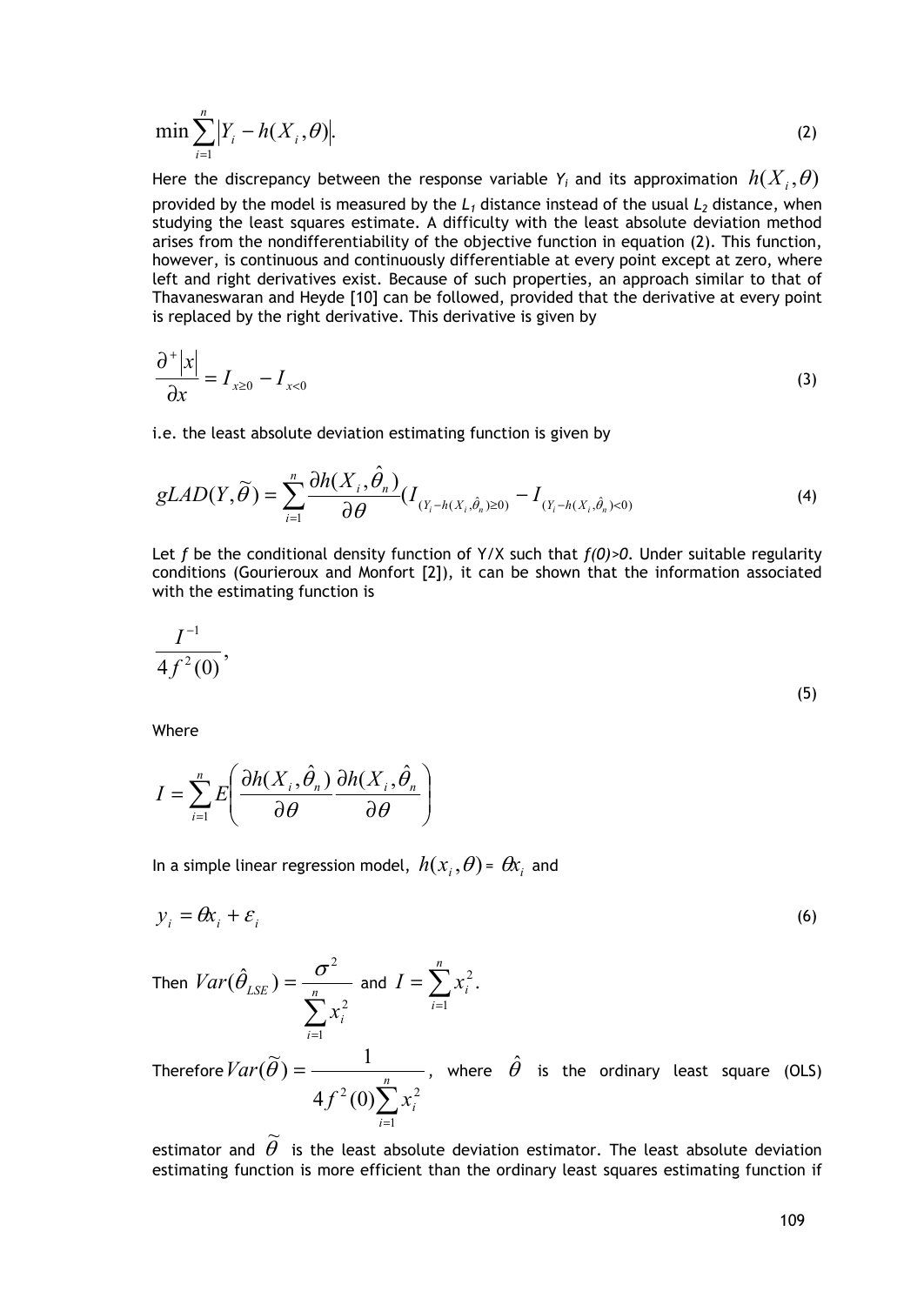the distribution of the error term is such that  $4f^2(0) \geq 1/\sigma^2$ , where  $\sigma^2$  is the variance of the error term. For the case with normally distributed errors, the ordinary least square estimating function is more efficient than the least absolute deviation estimating function. When the errors have a Cauchy distribution, it can be shown that  $4 f^2(0) \ge 0$ (Gourieroux and Monfort [2]), and the least absolute deviation estimating function is more efficient than the least squares estimating function.

#### **3. THE NEW CONTROL CHART**

When the observations are independent identically distributed normal random variables, the observation at time *t* can be represented as  $y_t = \theta + \varepsilon_t$ . The Shewhart control chart for the process mean is developed with the following control limits:

$$
LCL = \hat{\theta} - 3\frac{\sigma}{\sqrt{n}}
$$
  
\n
$$
CL = \hat{\theta}
$$
  
\n
$$
UCL = \hat{\theta} + 3\frac{\sigma}{\sqrt{n}},
$$
  
\n
$$
\hat{\theta}
$$
 (7)

where  $\,\hat{\theta}\,$  is the process mean and *n*  $\sigma$  is the standard error of the ordinary least square

estimator  $\hat{\theta}$  .

As mentioned earlier, when the process measurements follow a heavy tailed distribution, the ordinary least square estimator has a greater standard error than the least absolute deviation estimator. Therefore a control chart based on the standard error of the ordinary least square estimator has wide control limits. A chart based on the least absolute deviation estimator is proposed as follows: The control limits for the chart are given as:

$$
LCL = \hat{\theta} - 3 \frac{\sigma}{2f(0)\sqrt{n}}
$$
  
CL =  $\hat{\theta}$   
UCL =  $\hat{\theta} + 3 \frac{\sigma}{2f(0)\sqrt{n}}$ , (8)

where  $2f(0)\sqrt{n}$  $\frac{1}{\sqrt{1-\frac{1}{1-\frac{1}{\sqrt{1-\frac{1}{\sqrt{1-\frac{1}{\sqrt{1-\frac{1}{\sqrt{1-\frac{1}{\sqrt{1-\frac{1}{\sqrt{1-\frac{1}{\sqrt{1-\frac{1}{\sqrt{1-\frac{1}{\sqrt{1-\frac{1}{\sqrt{1-\frac{1}{\sqrt{1-\frac{1}{\sqrt{1-\frac{1}{\sqrt{1-\frac{1}{\sqrt{1-\frac{1}{\sqrt{1-\frac{1}{\sqrt{1-\frac{1}{\sqrt{1-\frac{1}{\sqrt{1-\frac{1}{\sqrt{1-\frac{1}{\sqrt{1-\frac{1}{\sqrt{1-\frac{1}{\sqrt{1-\frac{1}{\sqrt$ 

chart may be constructed by plotting the subgroup means against time or sample number with control limits given in equation (8). If the process measurements have a *t* distribution with *v* degrees of freedom, then

$$
4f^{2}(0) = 4 \frac{\left(\Gamma((\nu+1)/2)\right)^{2}}{\nu \pi \left(\Gamma(\nu/2)\right)^{2}}
$$

(9)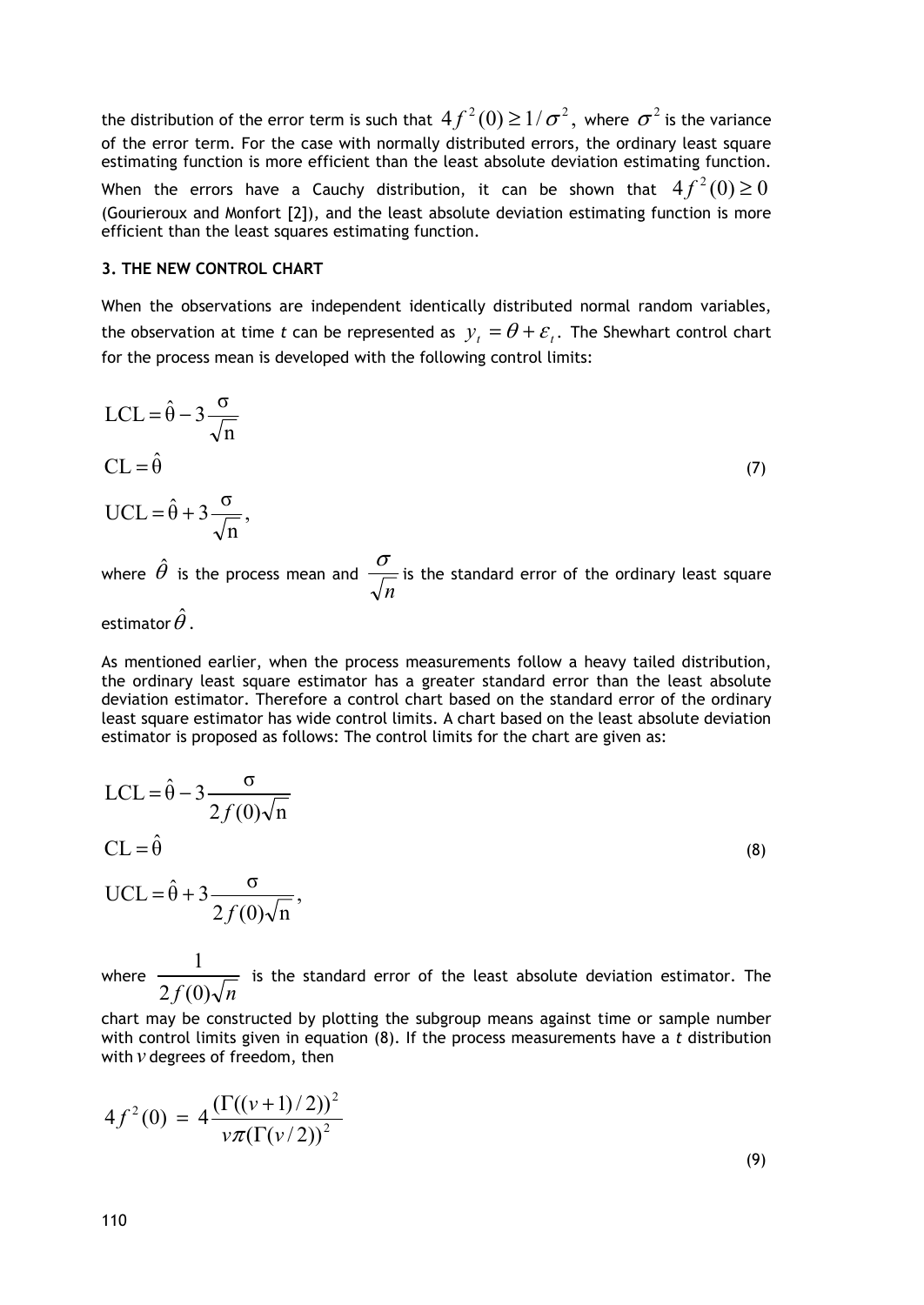The variance of the error term is finite for  $v \ge 3$  and is given by  $1/\sigma^2 = (v-2)/v$ . It can be shown that for  $v$  = 1, the variance is infinite and  $4f^2(0)$  =  $4/\pi^2$ . Similarly, for  $v = 2$  the variance is infinite and  $4f^2(0) = 0.5$  (Thavaneswaran and Heyde [10]). This shows that for heavy tailed *t* distributions with infinite variance, the least absolute deviation approach is superior. It can also be shown that for  $v = 3$ ,  $4 f^2(0) \approx 0.54$  and for  $v = 4$ , 6. In these cases, the least absolute deviation estimating function provides more information than the ordinary least squares estimating function. For a *t* distribution with  $v \geq 5$  with thin tails the least squares estimating function provides more information.

Table 1 shows the control limits for data simulated for a process that follows a *t* distribution with various degrees of freedom. 15,000 subgroups of three observations each have been simulated. The statistic  $\bar{x}$  is the sample ordinary least square estimator, and  $\tilde{x}$ is the sample least absolute deviation estimator. It can be seen that the least absolute deviation estimator has a small standard error when the process produces measurements that follow a heavy tailed *t* distribution, while the ordinary least square estimator has a small standard error for a *t* distribution with five or more degrees of freedom. Therefore, for heavy tailed data, the control limits for charts based on the normality assumption are wider than those computed using the least absolute deviation estimator. Wider control limits result in the control chart not being able to detect process shifts rapidly – particularly small shifts. Therefore the chart based on ordinary least square estimators is not recommended for heavy tailed distributions.

|     |                |                 |           |                        | <b>OLS</b> |      | <b>LAD</b> |      |
|-----|----------------|-----------------|-----------|------------------------|------------|------|------------|------|
| df. | $\overline{x}$ | $\widetilde{x}$ | s.e $(x)$ | s.e( $\widetilde{x}$ ) | LCL        | UCL  | LCL        | UCL  |
|     | 2.19           | 1.13            | 1.24      | 0.71                   | 0          | 5.91 | 0.06       | 4.32 |
| 2   | 2.50           | 1.17            | 0.86      | 0.63                   | 0          | 5.08 | 0.61       | 4.39 |
| 3   | 1.26           | 1.02            | 0.73      | 0.61                   | 0          | 3.45 | 0          | 3.09 |
| 4   | 1.26           | 0.91            | 0.61      | 0.60                   | 0          | 3.09 | 0          | 3.06 |
| 5   | 1.06           | 0.84            | 0.45      | 0.59                   | 0          | 2.41 | 0          | 2.83 |
| 6   | 1.04           | 0.82            | 0.40      | 0.58                   | 0          | 2.24 | 0          | 2.78 |
|     | 0.82           | 0.72            | 0.30      | 0.58                   | 0          | 1.72 | 0          | 2.56 |

## **Table 1: Control limits for the charts based on OLS and LAD estimators for a process following** *t* **distributions.**

To decide which procedure to use, it is recommended that one should first calculate the ratio of the mean absolute deviation to the standard deviation. When the process quality characteristic follows a normal distribution, one expects this ratio to be 0.707. However, since the least absolute deviation estimator performs better than the ordinary least square estimator for a *t* distribution with four or less degrees of freedom, it is recommended that the chart based on the least absolute deviation estimator be used when the ratio is 0.707 or less. When the quality characteristic follows a *t* distribution with four degrees of freedom, the ratio of the mean deviation to the standard deviation is 0.707. For a *t* distribution with three degrees of freedom, the ratio is 0.637 (Johnson and Kotz [3]).

The average run lengths, which are the average number of points that must be plotted by the chart before a point falls beyond the control limits, are commonly used statistical process control measures for comparing the performance of control charts. When a point falls outside the control limit(s), the chart issues an out-of-control signal, indicating the possible presence of an assignable cause of variation in the process. It is therefore desirable for a chart to have a small average run length when the process has shifted, and a large average run length when the process is in control.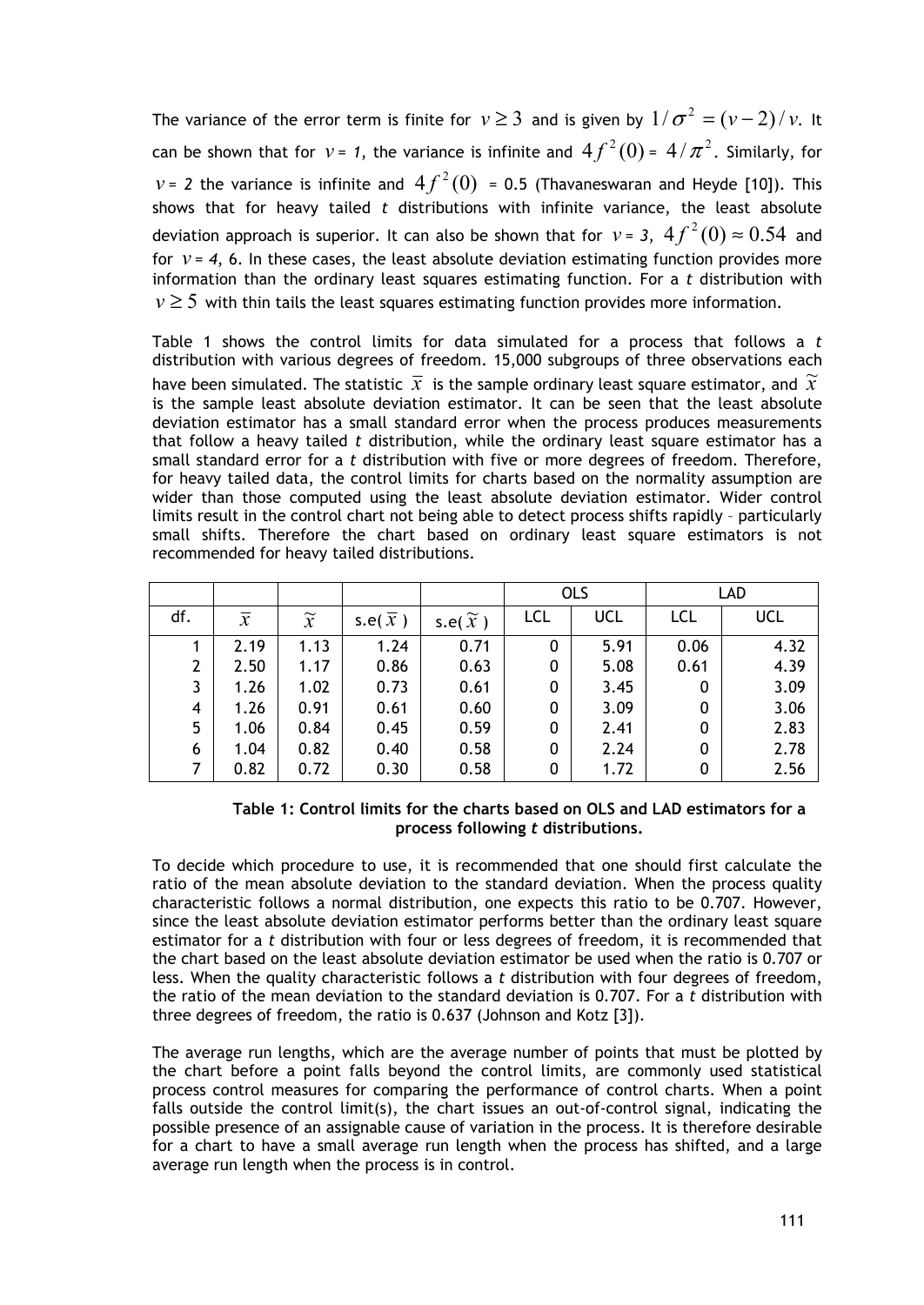Figure 1 shows the average run length curves for the control charts for the least absolute deviation and ordinary least square estimators. These charts are compared by adjusting their control limits so that the two control charts have the same in-control average run length of 370. Viewing the out-of-control average run length, it can be concluded that the chart based on the least absolute deviation estimator is more sensitive than the chart based on the ordinary least square estimator in detecting both small and large shifts in the process for heavy tailed processes. For example, to detect a  $0.5\sigma$  shift in the process mean, the chart based on the least absolute deviation estimator detects this shift on the 270<sup>th</sup> sample, while the chart based on the ordinary least square estimator signals this shift on the 295<sup>th</sup> sample. For a  $2\sigma$  shift in the mean, a chart based on the ordinary least square estimator detects this shift on the  $91<sup>st</sup>$  sample, while the chart based on the least absolute deviation estimator detects this shift on the 39<sup>th</sup> sample. And for a  $3\sigma$  shift in the mean, a chart based on the ordinary least square estimator detects this shift on the  $37<sup>th</sup>$ sample, while the chart based on the least absolute deviation estimator detects this shift on the  $14<sup>th</sup>$  sample.



**Figure1: The ARL curves for the OSL estimator and the LAD estimator based control charts.** 

## **4. AN EXAMPLE**

To provide a picture of how the standard Shewhart chart and the proposed chart respond to various types of process change, a set of simulated data is used. Specific process changes are introduced into the data, and the two charts are plotted to monitor these changes.

Sixty samples of size four have been simulated for a process whose quality measurements follow a *t* distribution with two degrees of freedom. These data are used to construct the charts shown in Figures 2 and 3. Figure 2 shows the standard Shewhart chart, and Figure 3 shows the chart constructed using the least absolute deviation estimator. The figures show that the process is in control.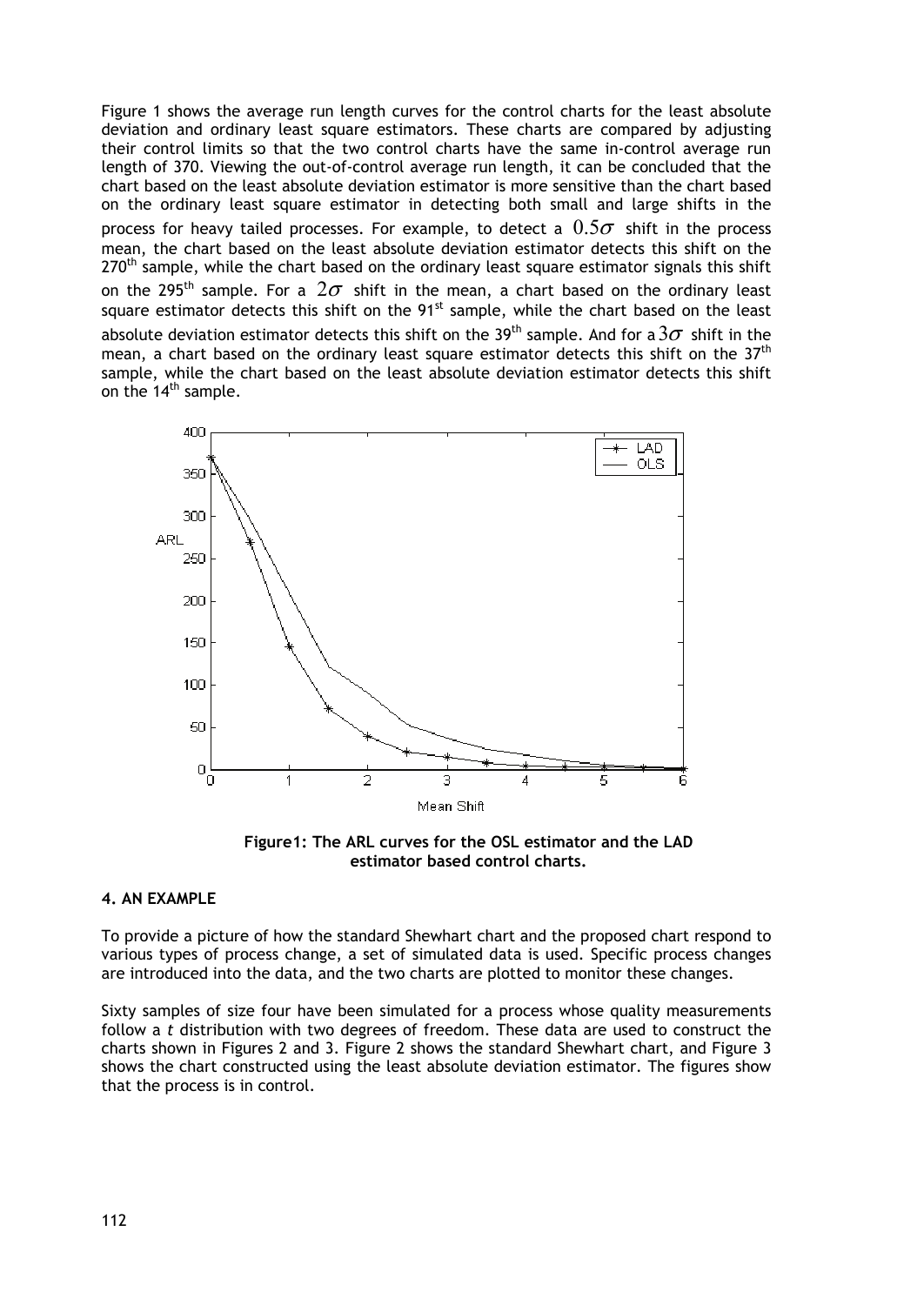

**Figure 2: Shewhart chart for an in-control heavy tailed distribution** 



**Figure 3: LAD-based chart for an in-control heavy tailed distribution** 

To introduce a process change, the next 40 observations were simulated using a *t* distribution with three degrees of freedom. This data was added to the data simulated above; the results are plotted in Figures 4 and 5.

The standard Shewhart chart shown in Figure 4 does not signal a shift in the process distribution. The chart that uses the least absolute deviation estimator signals a shift in the distribution for the first time on the 86th observation, as shown in Figure 5. The Shewhart does not detect this shift because it has wider control limits for heavy tailed data.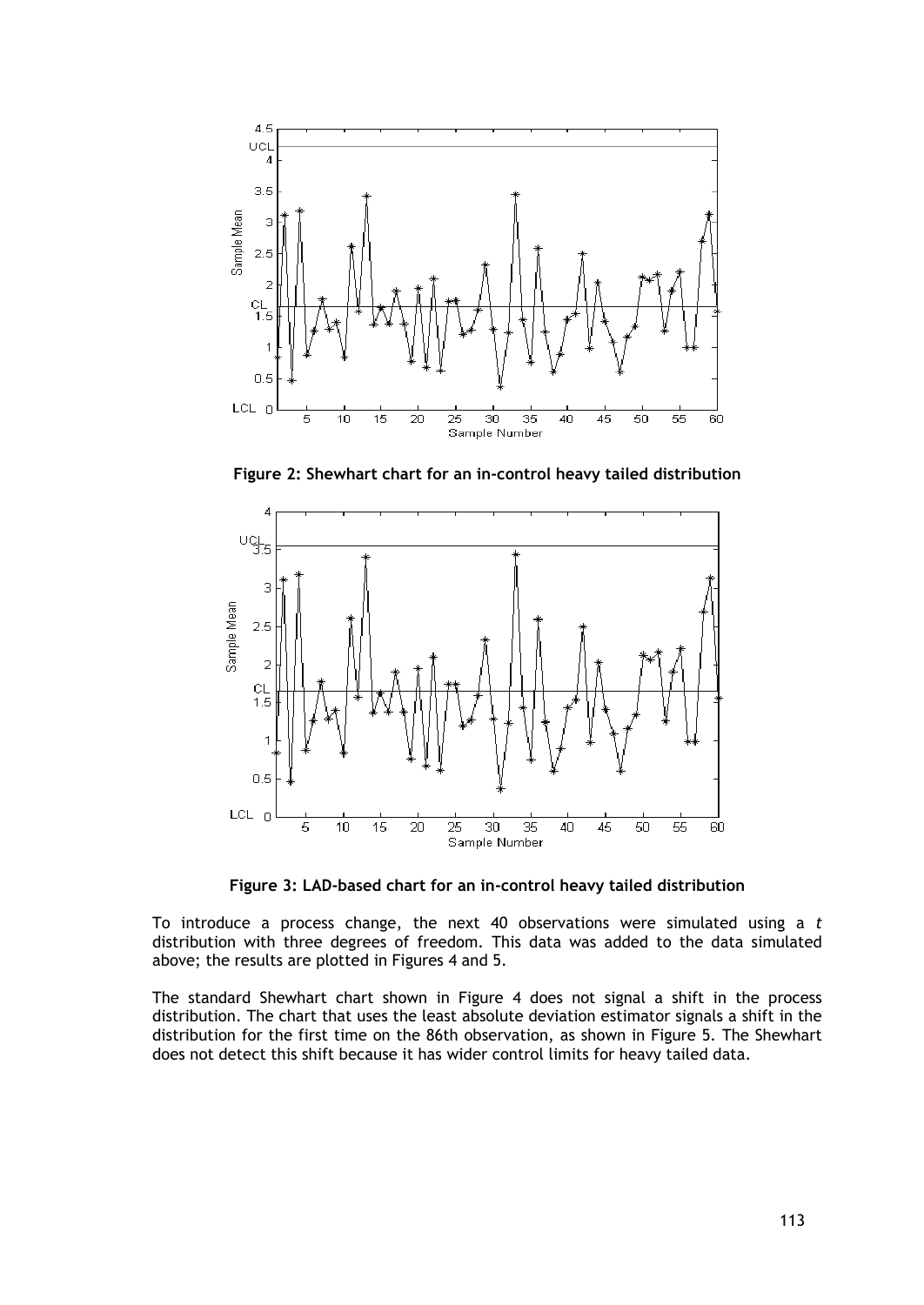

**Figure 4: Shewhart chart for an out-of-control heavy tailed distribution**



**Figure 5: LAD-based chart for an out-of-control heavy tailed distribution** 

# **5. CONCLUSION**

A control chart that is more effective than the standard Shewhart chart in detecting shifts in the process for heavy tailed distributions is proposed. This chart uses the standard error of the least absolute deviation to estimate the process variability. We use the least absolute deviation estimator because it provides more information about the process than the least squares estimator when the process follows heavy tailed distributions.

### **6. REFERENCES**

- [1] **Ferrell, E.B.** 1953. Control charts using midranges and medians. *Industrial Quality Control*, **9**, 30-34.
- [2] **Gourieroux, C. and Monfort, A.** 1995. *Statistics and econometric models*, **1**. Cambridge University Press, Cambridge.